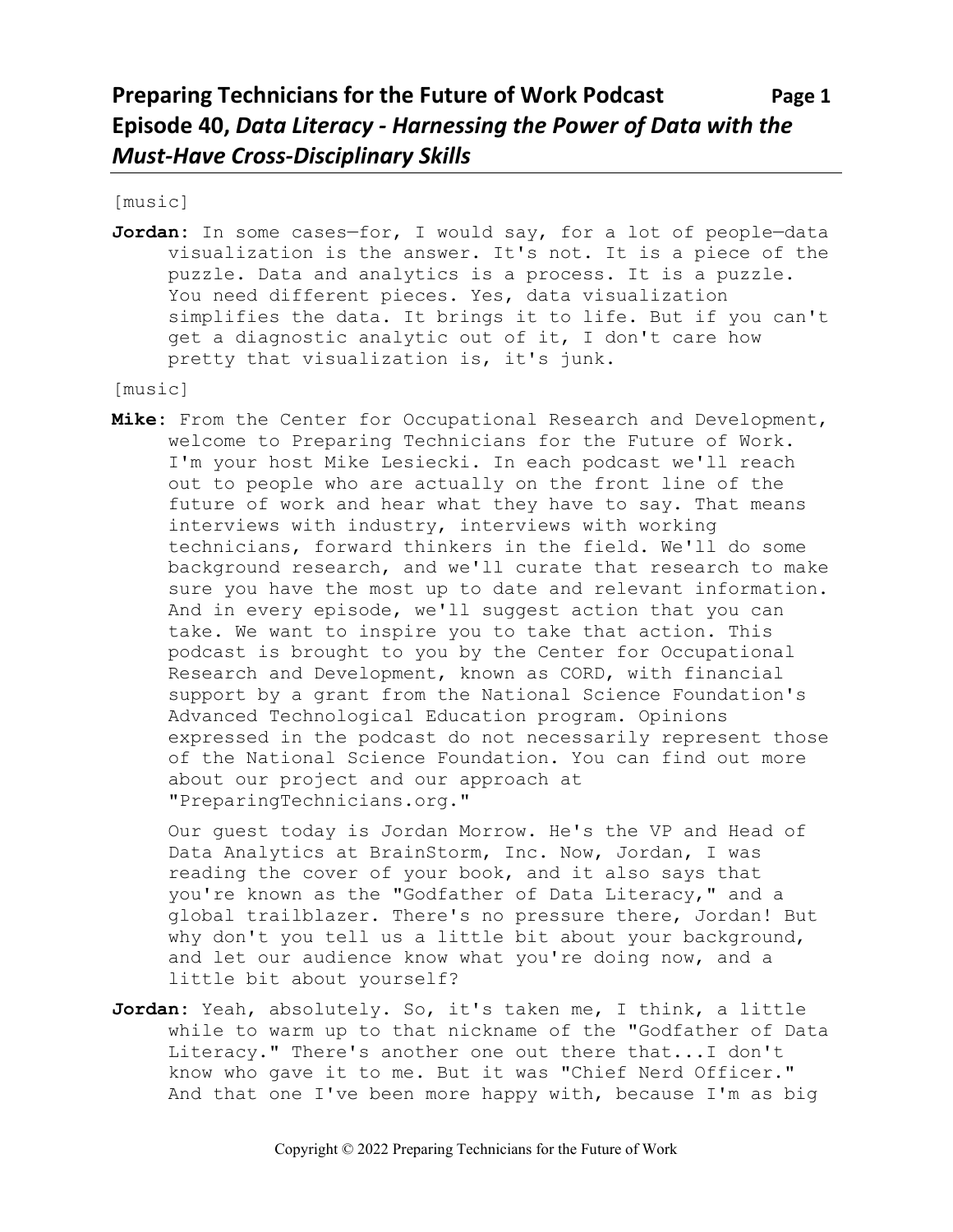### **Preparing Technicians for the Future of Work Podcast Page 2 Episode 40,** *Data Literacy - Harnessing the Power of Data with the Must-Have Cross-Disciplinary Skills*

a nerd as you get! But let me share a little bit about where those nicknames came from, and my background, and hopefully kind of relate it to the audience, or help them relate to me a little more.

So, I'm a big math nerd. I love math and statistics. I started my career at American Express. And my last role there is I ran a data and analytics group that supported the US Consumer Card: a portfolio for American Express. And that's their largest portfolio of credit and charge cards. Think: The Green card, Platinum card, or Delta card. And I ran a business intelligence group there.

And while I was in that, in doing that role there... Now I worked at American Express for in between 8 1/2 and 9 years. So, it's really where I cemented and started my career. I was tasked and basically told that I was going to be training people how to use what we were building. And that was okay, I went to school for a little while. And Mike, we have that connection with the University of Utah and went to school for a little while to be a math teacher. And I flipped out of that. But I like to teach. And so, while I was doing this teaching at American Express, I had the idea (right?): the massive amount of users I was working with: they're not data and analytics professionals. They're not a data scientist or data analysts. These are product managers. Could be marketing, etc.

So, I started to think: Wouldn't it be cool if we teach them how to use basic statistics? Essentially, teaching them how to use data. Not how to use the Tool and Dashboard. But how to use data! And I built a plan and I presented it to my executive vice president. And (wouldn't you know?) she told me, "No." She actually said, "No. We're not going to do that. They're not ready for that. Maybe in the future." Well, lo and behold, I mean, that's years ago now, if I'm dating myself. That's all the way back—maybe seven or eight years ago, at this point. Little did I know that I was stumbling upon "data literacy."

And not long later, Qlik, the business intelligence company, actually basically hired me to be an entrepreneur and basically said, "Go build what would become 'data literacy.'" So, that's really where that nickname comes from—is I'm one of the pioneers and inventors of that entire field of data literacy. And I've traveled the world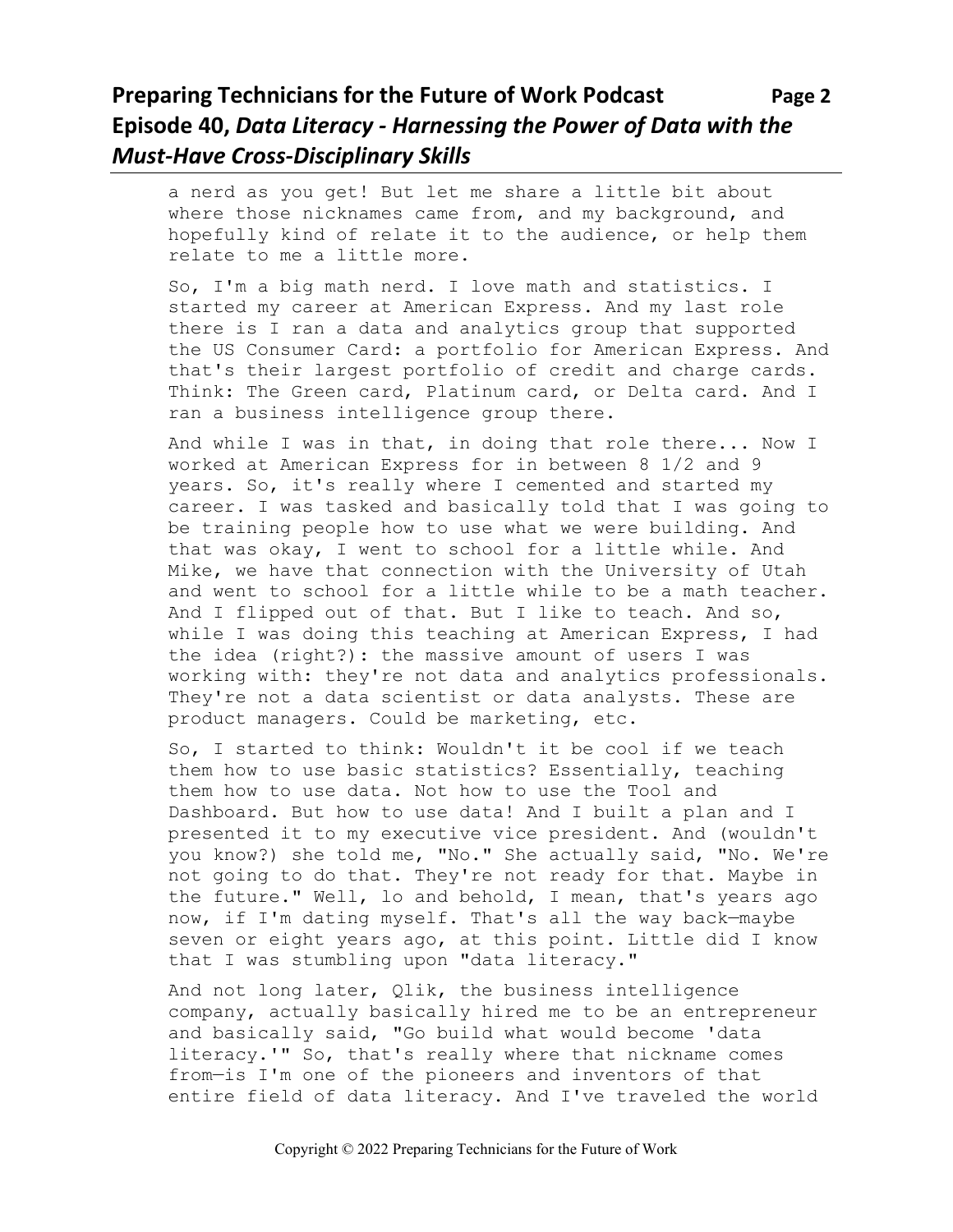# **Preparing Technicians for the Future of Work Podcast Page 3 Episode 40,** *Data Literacy - Harnessing the Power of Data with the Must-Have Cross-Disciplinary Skills*

with it. I've spoken at different things: conferences, companies, even at the United Nations. And that continues to this day. I get invited. I have about 8 to 10 speaking engagements on the docket, that'll be coming up over the next three to six months. And doing all I can to kind of push out this data literacy world, which is for those that are not the data professionals. So, that's the background in the career.

Personally: happily married, five kids, two dogs, and a bunny. So, we have a really quiet house. I'm a big outdoors person. I love to trail run. Run ultra-marathons. And just have so much fun in the mountains.

**Mike:** That's very cool, Jordan. I really appreciate your giving us a sense of where you're coming from on this. I'm gonna put a link, by the way, to one of your videos: a TED talk. I think people will find it very interesting. I'll put that in the Show Notes.

I know you "live" this particular issue, but why is "data literacy" so important? If you had to give a snapshot or a capsule of that to our audience, why is data literacy so important?

**Jordan:** When we look at where the world was pre-COVID, and if we look at where post-pandemic-start where it is today, to a lot of people it's no secret that data and the digitalization of the world is here! And it's been happening. And so, giving people the right skills to be able to—let's look at it from a personal level—to be able to compete, to get the jobs, etc., we can't be doing things the old way. We're past that, at this point. Data is here to stay. That doesn't mean everyone needs to be a data scientist, right? That's just not how it is. But we need everyone to develop confidence in their data literacy. So, let me define that.

When I was working at Qlik, we used the definition (we modified it): It's the ability to read, work with, analyze, and communicate with data. Nowhere does it say you need to be a statistician, a data scientist, machine learning—any of that. It just means that you're comfortable and confident in using data. Now, why does this matter? I can turn directly to the COVID 19 pandemic, as one of the most illustrative things to come about—probably in the history of this planet—for the need of data literacy. And it's not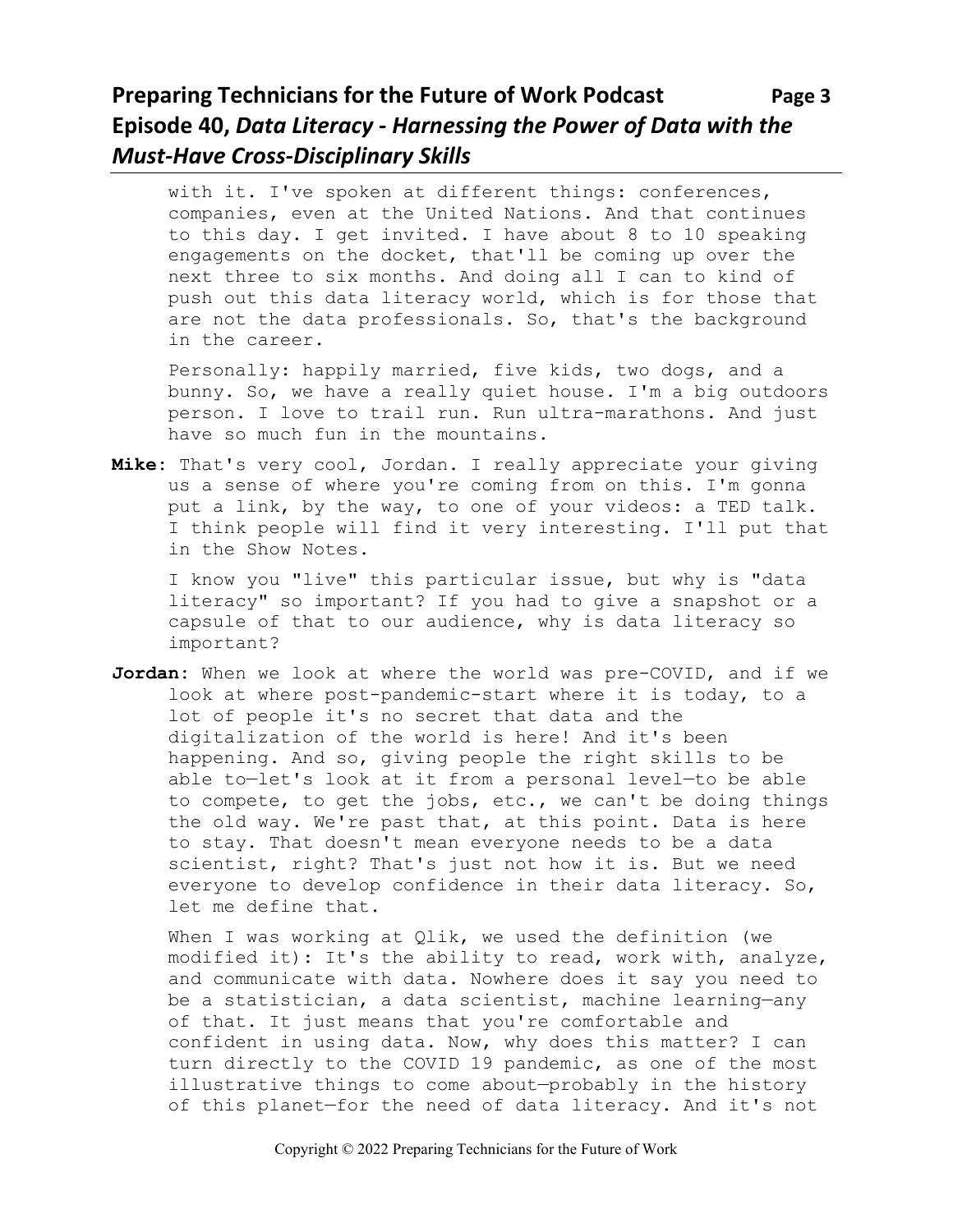## **Preparing Technicians for the Future of Work Podcast Page 4 Episode 40,** *Data Literacy - Harnessing the Power of Data with the Must-Have Cross-Disciplinary Skills*

like one side of the political aisle over another was doing it better than the other. I'm sorry, there was misuse of data all over the place. There was pushing of data that was doing this, that was doing that.

So, not only from a career perspective, being able to compete in the technologies and the advancements in what's happening, we also need to be able to use data properly in our lives to make decisions. Like for example, right now, we're seeing in the United States inflation at a massively high rate. We're seeing interest rates on mortgages go up, right? Being able to read into that and say, "How does this impact me?"

Same with COVID, right? We're sitting here, a couple of years into this thing. And COVID is here. The virus is here. Probably never going away now. How do we deal with all the information?

A funny (like anecdotal) story from COVID was: early, early in the pandemic, given my background in data literacy (pioneering it), I was asked to basically write or speak to the media about COVID. And I refused. I said, "No, because it's too politically driven." And that was early in the pandemic. And, I would argue, it probably only got worse. And so, I'd freely talk about it now.

Data literacy is a skill, being able to decipher data. And one thing I want to also make clear for our listeners is, when we speak data literacy, we don't want to get rid of your human experience or your gut feel. We just want to give another tool to people to make better decisions. That's what data should be doing. So, with data literacy: Can we empower you to make better decisions? Combining it with your personal experience. Your human experience. Your skills. Your background. Everyone has a place with data and analytics. Whether you're an English major. Or an art history major. Or a data science major. Everyone has a place. And data literacy (to me) is one of those unifying skill sets or abilities that helps drive more holistic change and strategy with data.

**Mike:** Jordan, that's a great comment. And you're talking about skills that people have. Our audience, our project (*Preparing Technicians for the Future of Work*) does focus at the technician level. So, if you think... These aren't data scientists, but rather people that have technician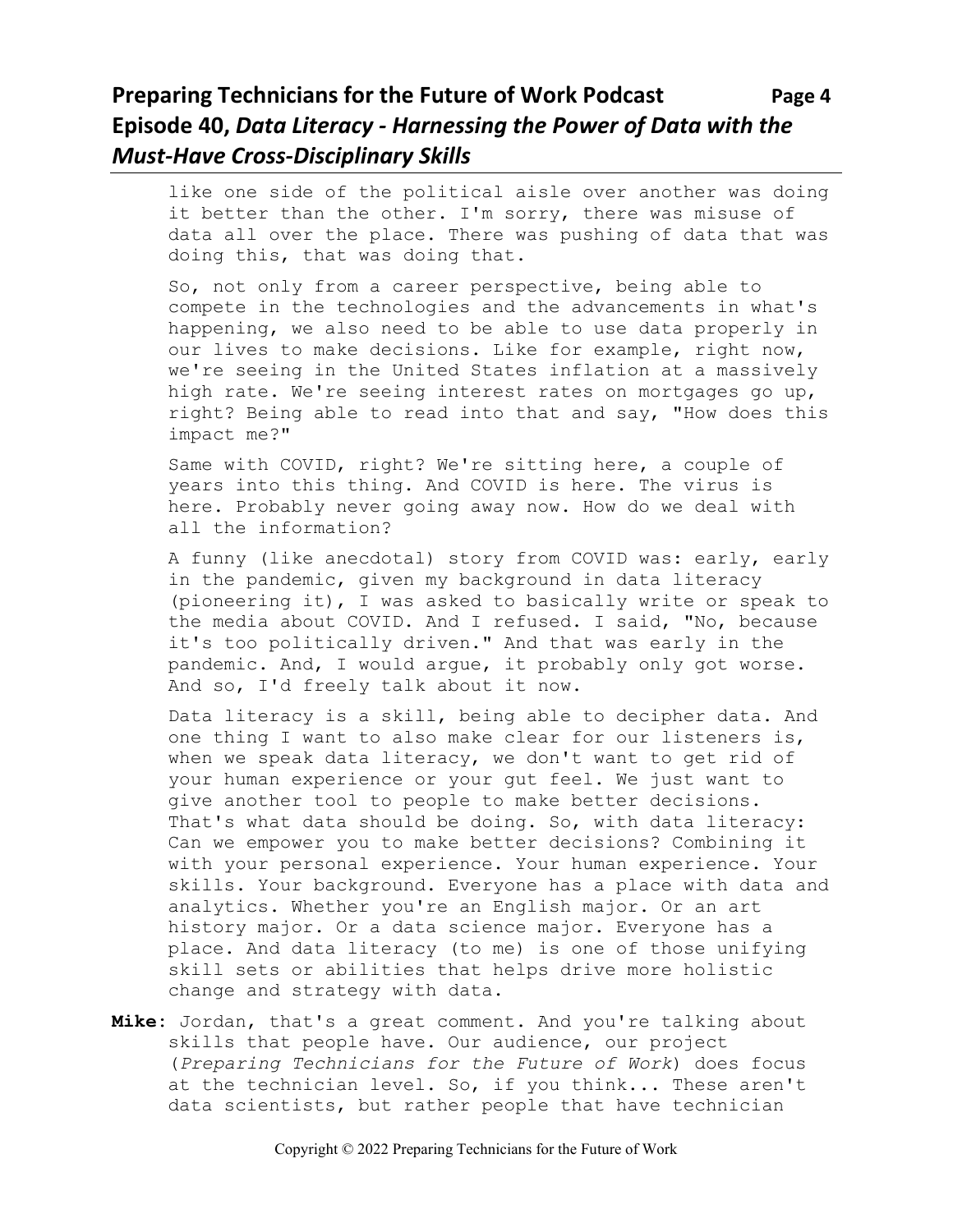# **Preparing Technicians for the Future of Work Podcast Page 5 Episode 40,** *Data Literacy - Harnessing the Power of Data with the Must-Have Cross-Disciplinary Skills*

responsibilities. What have you seen are the skills that THEY need? And how do you know by the way? What sort of skills does a... Let's call it a data technician for lack of a better word. But what sort of skills do they need?

**Jordan:** For me, one of the biggest gaps that exist (I'm going to use kind of a story) is: I get asked to mentor people in the data at the university and college level. And a lot of the ones that I'm asked to mentor, are those majoring or studying a data and analytics professional field essentially like data science, something like that. And they'll say, "Jordan, what classes should I take?" And, I think, they're sitting there, wanting me to say, "Well, this is the data course, the analytics course, all that..." And it's like, "No, no, no, no. Your degree is going to teach you how to process and use data. I want you to take management classes. Leadership classes. Communication classes. So, like (with a data technician, a data professional, all of that) the reality is: When you're empowering yourself with data and analytic skills (with data literacy), we can't lose sight of the ability to lead, to communicate, to project manage, to product manage...while using data.

And that's the key to me is: There are massive skills gaps, right? On the business side of things, those people are not necessarily going to school for data. So, there's a skills gap in the data side. And then maybe on the data technician side, where they ARE using data more, do they have the business skills? And the strategy skills? Those are the gaps to close. I can teach you a formula of "one plus one equals two." You can learn coding languages: SQL this. You just have to learn how to do it: the syntax, etc. Where the gaps really exist are these interpersonal skills (sometimes called soft skills).

So, on the business side, we need you to improve your data skills. And on the data side, we need you to improve your interpersonal business skills. Those are the things that, if I'm hiring (which I am doing right now), if I am hiring, I can look at your resume. I can talk to you. And probably hopefully learn pretty quickly your technical ability with data.

Now let me dig into this other side. Can you lead a project? How are you with accountability? How are you with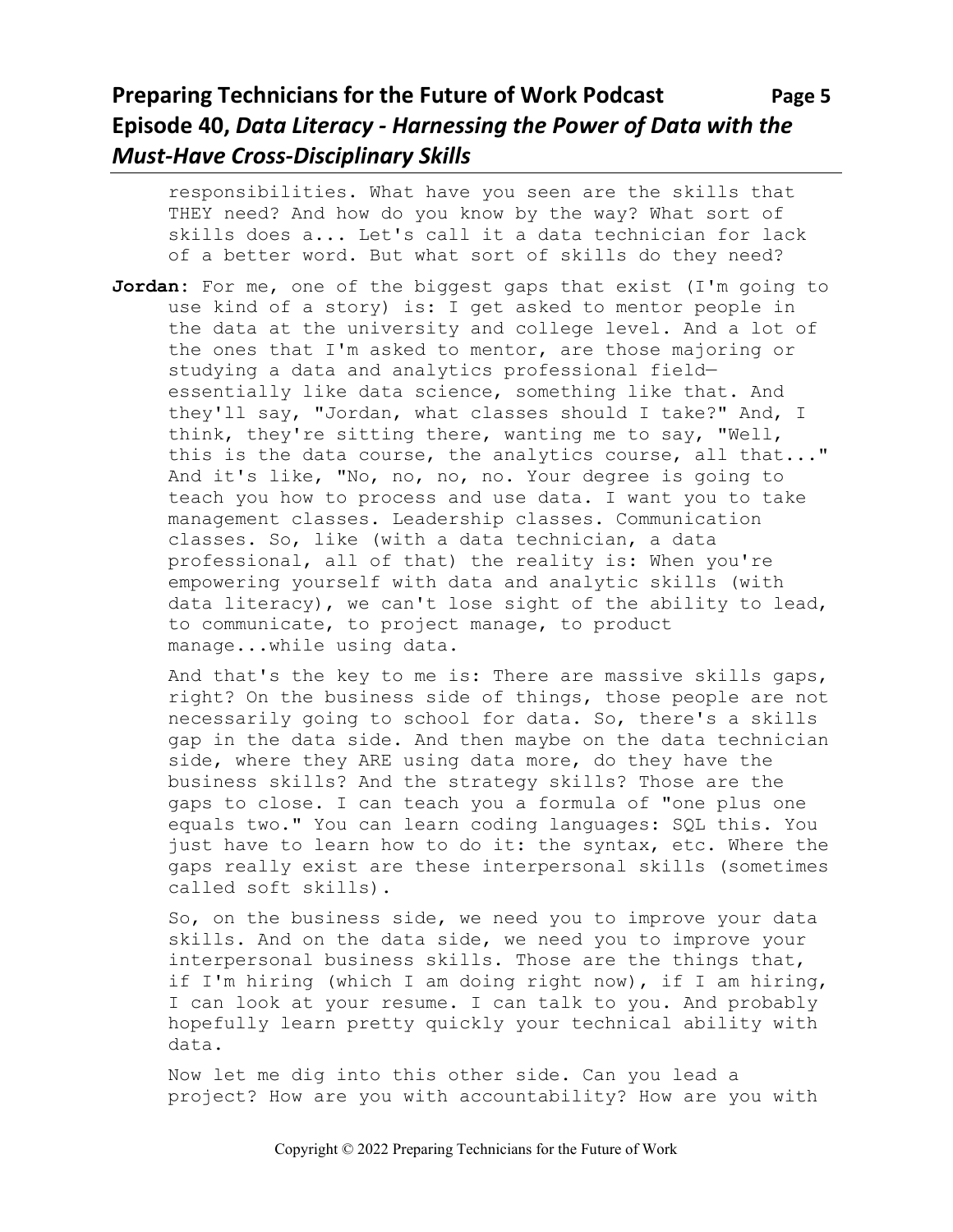# **Preparing Technicians for the Future of Work Podcast** Page 6 **Episode 40,** *Data Literacy - Harnessing the Power of Data with the Must-Have Cross-Disciplinary Skills*

change management? With decisions, etc.? And that's the thing we have to also think of. And this might be the most overarching skills gap among data professionals and the non-data professional: Can you make a decision with data? We can build cool visualizations, we can build some just freaking-amazing statistical analyses. But if people don't know how to: 1) communicate it and 2) make a decision with it, what are you going to do?

So, we need to start thinking about data in a holistic approach. Not that we can just store it, analyze it...but where does it tap into the business strategy? How do we make a decision with it? Those are the things that bridge the gap—that close the gap.

And, I would say, anyone who's a data professional listening to this, connect with me on LinkedIn, and we can look at the soft skills. If you're a business professional, trying to get into data, home in on your communication and leadership, while building your data literacy. Those are the gaps that need to be closed for businesses to truly succeed and get good ROI with your data.

**Mike:** Those are good comments, Jordan. In our project, we've looked at (what we're referring to as) cross-disciplinary skills. And certainly, in one column, there's things like "data literacy," and, in the next column, there's "knowledge of business processes," right? We're seeing that as something that really is important. And you just emphasized that in your remarks. So, I think that's a good take-home message for us.

Now, Jordan, let me turn to your book. I've got a copy of your book right here. I've been reading it. It's published in 2021. It's called "Be Data Literate." I'll put a link to that in the Show Notes.

What struck me, Jordan, what helped me frame this, in my own mind, is you lay out four levels of data literacy. Can you elaborate on that for our audience? I think it'll really help us understand that. And then I'm going to ask you, "Where does a technician's responsibility fall on those four levels?" So, double question: "What are those four levels?" Elaborate a bit. And then address, "Where you see a technician's role within those levels?" How's that sound?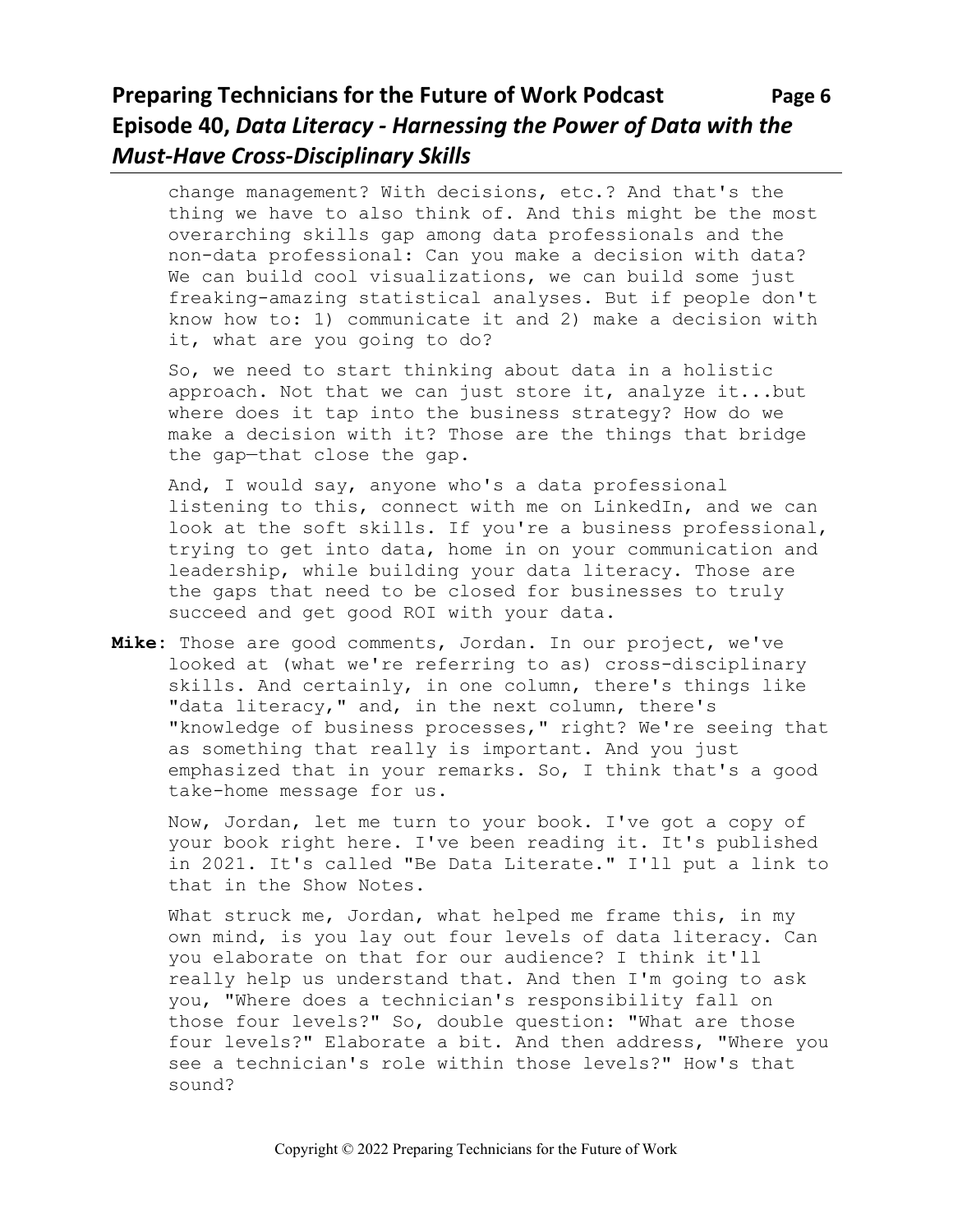# **Preparing Technicians for the Future of Work Podcast Page 7 Episode 40,** *Data Literacy - Harnessing the Power of Data with the Must-Have Cross-Disciplinary Skills*

**Jordan:** That's great. So, there are four characteristics of data literacy. That's the Read, Work with, Analyze, and Communicate. And four levels of analytics: Descriptive, Diagnostic, Predictive, and Prescriptive, I'm going to share an analogy (or a story) around the four levels there. And then I'll talk about what makes those levels up. And because you asked me in the email, "Is the technician on the descriptive and diagnostic?" I am gonna actually probably say, "Yeah, the majority." And you'll see why.

So, the story that I use (and it's pretty funny)... I was using this story all the time pre-pandemic. Then I stopped. And you'll see why. And then I brought it back—maybe a year ago. But I want all of us to imagine that we're sick, okay? (That's why I got rid of it during COVID, right?) And you go to the doctor. And the doctor (he or she) walks in. Sees you. And you tell them what's happening. They look at you and say, "You're sick." They leave the room and never return. Now how many people are ever going to go back to that doctor, right? All that doctor did was describe what was occurring, i.e., a "descriptive analytic." Now don't get me wrong, descriptive analytics are powerful. We need them! We need to describe what happened last quarter, last month, last year, what happened in the marketing campaign, what happened in this, what happened in that-we need a descriptive analytic. But we need to take it further, right?

So, the second one, imagine that doctor, (he or she) says "You're sick. And here is why." That's your "diagnostic level." Or your "diagnostic analytic." Level two, right? You're now saying because of this, this, and this, this is what is happening to you. In the business world, those are the first two levels. The vast majority of organizations really only succeed at level one, if they are succeeding there.

There are four levels. But one of the major reasons they don't progress past that, is they don't know how! The vast majority of the users of data... (And this can be technicians. It can be data analysts. It could be a marketing manager.) They don't know how to get past the descriptive analytics and do a diagnostic, right? We look at a line chart. We can see the line is going up. Maybe we're not very good at getting to WHY that is happening.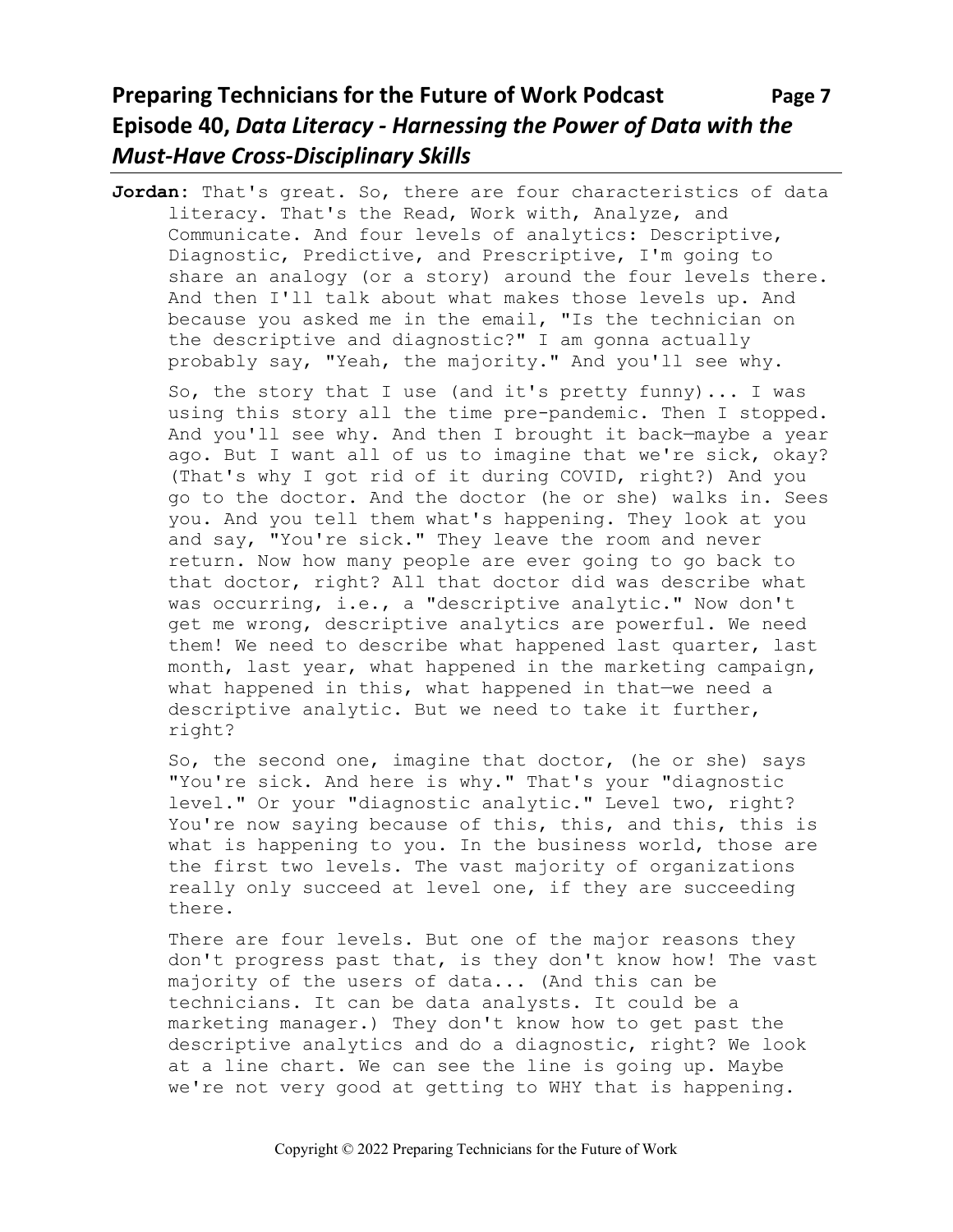# **Preparing Technicians for the Future of Work Podcast** Page 8 **Episode 40,** *Data Literacy - Harnessing the Power of Data with the Must-Have Cross-Disciplinary Skills*

So, back to our story. The third level of analytics is "predictive analytics." So here, your doctor describes that "You're sick." Level one. Tells you "WHY you were sick." Level two. And, in level three, builds a predictive analytic that says, "If you do A-B-and-C, X-Y-and-Z can occur. This is how you will overcome this. Or this is what you can do to get better." Same thing in the business world. You describe WHAT happens. Level one. You know WHY it happens. Level two. Now let's build a prediction for level three.

And level four is the "prescriptive analytic." The prescriptive analytic is almost like a doctor giving a prescription. Something is going to tell you what to DO in analytic space. In the sense of being sick, an external thing (the medication or whatever it is), comes in and fixes you (or hopefully does), and the analytics in data space (It could be machine learning. It could be software.) tells you what you should be doing in your business. So, those are the four levels.

Now, the one thing we need to make sure, just like with doctors, they don't always get it right. In the data and analytics space, we do not always get it right. It is an iterative process. So, we learn. And we grow. And we build.

So now let's divide those four levels up among skill sets. The vast majority (We are talking 90 to 99% of employees in an organization.) will be in levels one and two: descriptive and diagnostic. That 1 to 10% will be in predictive and prescriptive. Those are your advanced practitioners of data. Data scientists. Machine learning ops. Artificial intelligence. Boom. The first two levels are descriptive and diagnostic. This is your data literacy skill.

Now, one of the characteristics, remember, of data literacy (of the definition) is to communicate with data. So, you might not be a practitioner of all four levels. You might be in just levels one and two. But you should be able to converse across all four levels.

So, when we think about a technician, if we're looking at those who aren't going to be the advanced practitioners, "Yes, the majority of your time is probably going to be spent in levels one and two."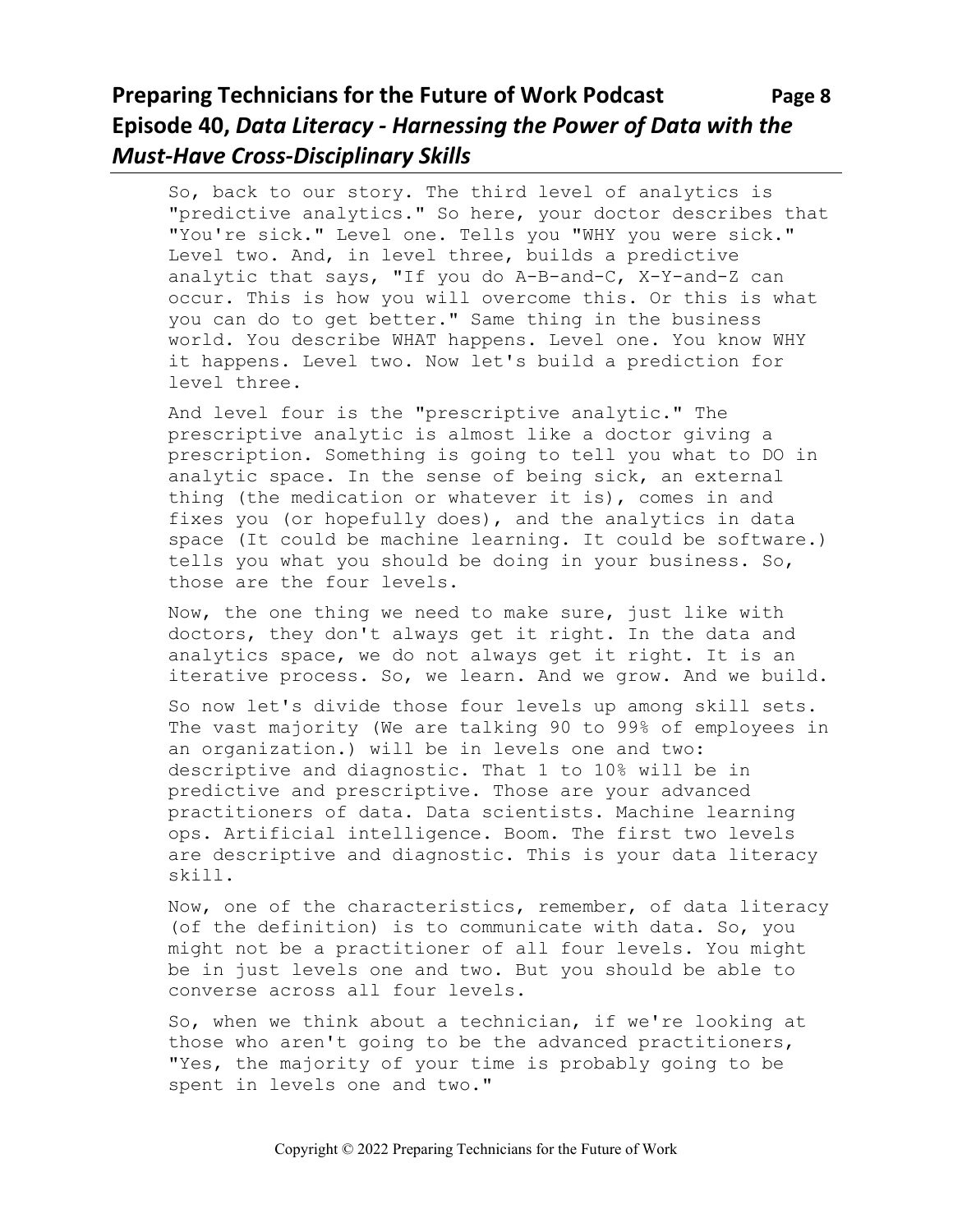# **Preparing Technicians for the Future of Work Podcast** Page 9 **Episode 40,** *Data Literacy - Harnessing the Power of Data with the Must-Have Cross-Disciplinary Skills*

But the other thing that I would elaborate on within the four levels of analytics... You might not be a PRACTIONER of the advanced levels. But getting really good at ASKING QUESTIONS of the data that can be ANSWERED by advanced levels is a wonderful data literacy skill to have. Can you ask a truly data-driven question, that then you go to your buddy, who is a data scientist, and say, "This is my question. Let's test it."

So, it all works together in a holistic manner. But the vast majority of people, especially from the data literacy side, will be at levels one and two.

- **Mike:** Jordan, as I look at programs that I'm aware of around the country, a lot of them, as you say, will talk about data visualization, right? So, we're getting better at that, I suppose, except sometimes we get enamored by pie charts. But that's another story. I don't think many of us have really stressed necessarily that push towards diagnostic. I think our education program should make sure they're encompassing that. [Jordan: Absolutely.] And make sure that they're bringing in diagnostic.
- **Jordan:** I'd love to say one thing on that. Unfortunately, over the last decade, the prevalence of data visualization tools has (in some cases, I would say)... "For a lot of people, data visualization is the answer." It's not. It is a piece of the puzzle. Data and analytics is a process. It is a puzzle. You need different pieces. Yes, data visualization simplifies the data. It brings it to life. But, if you can't get a diagnostic analytic out of it, I don't care how pretty that visualization is—it's junk! Maybe the design is a descriptive analytic dashboard. That's great. But can you drill down in it? Can you filter it? Can you get past just a description? I think that's one reason companies are stuck at level one, is they're enamored with the tools and technology. Versus "what you should be enamored with" is the ability to use data to make decisions.

Data visualization is wonderful. It's needed. But it's only a piece of the puzzle. Unfortunately, you're exactly right. We teach "data vis." Are we teaching people how to do diagnostic analytics? And get better there? I would argue (the same as you do) that we do NOT do that very well.

**Mike:** Good point there. Jordan, think about education programs a little bit. Can one get a degree or a certificate in data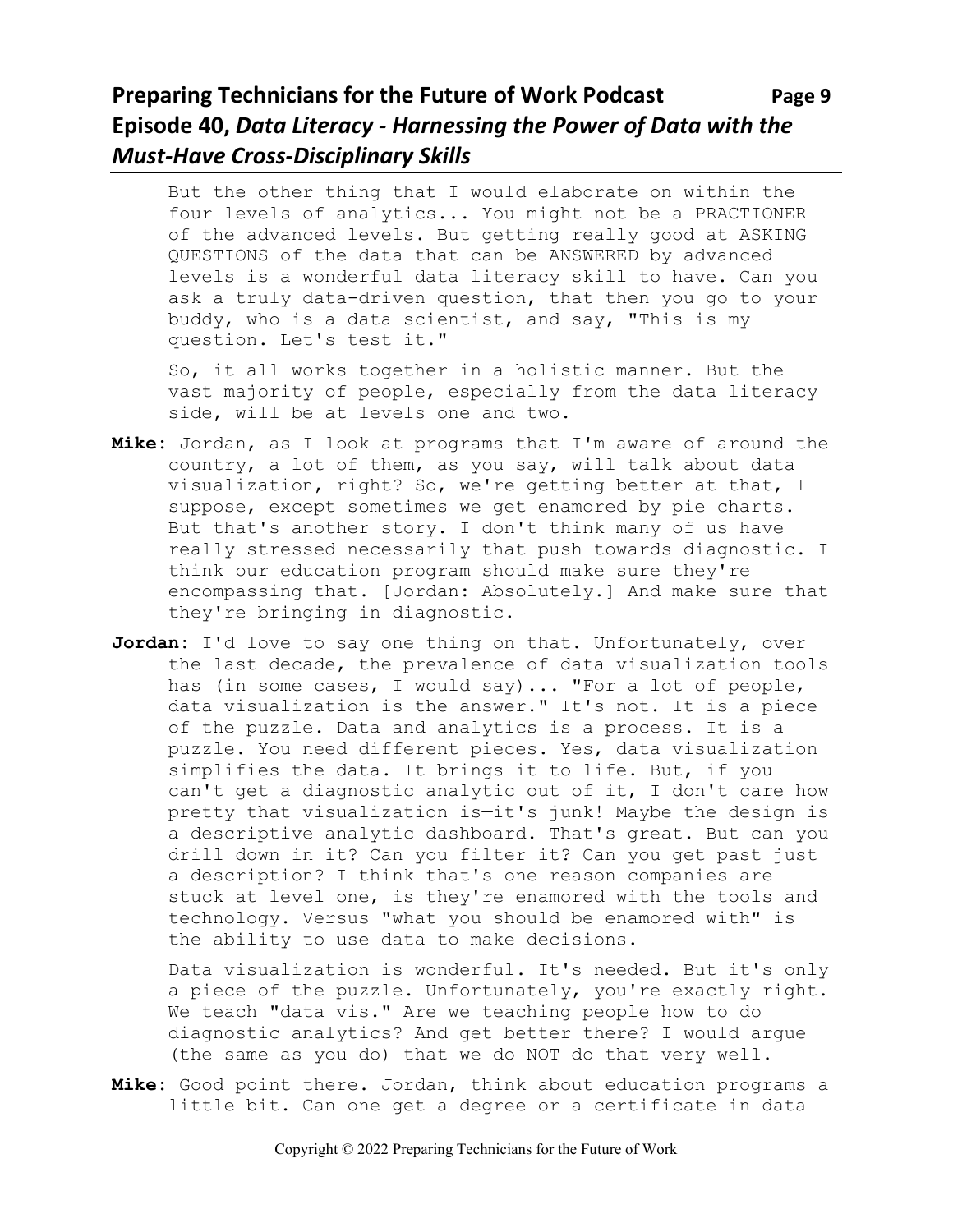# **Preparing Technicians for the Future of Work Podcast Page 10 Episode 40,** *Data Literacy - Harnessing the Power of Data with the Must-Have Cross-Disciplinary Skills*

literacy? (It might not be called that. It might be called data analytics or something else.) Can you get a degree? (I'm talking about a two-year degree or a one-year certificate.) Or is that bundled into a program? What have you seen around the country?

**Jordan:** I don't know of any degrees (two or four year) that exist within data literacy, unfortunately. I did help pioneer and build the world's first data literacy certification. And yes, there ARE certifications out there in different spaces. For example, there is the Certified Analytics Professional. That is done by INFORMS. It's product agnostic. It's about analytics. I believe they have an Associate Certified Analytics Professional.

And I think we're going to see more and more. Right? There are tool-specific certifications. That might be more datatool centric. But what you may find is there are going to be data-literacy minors in school. I do think you are going to see a data-literacy major in universities, etc., or in degrees. And so, you're starting to see it. Yes. You are starting to see it grow.

But one of the great things about data literacy (and this is one thing I would say, especially when you study how the younger generations are learning), is they go to YouTube, right? They go to these different channels. You can get really, really, really good. And empowering students and younger generations (even the workforce) to get good at data RIGHT NOW without that official degree because there's so much content out there.

What I do see happening is, "Yes." Whether it's bundling those things together. And we are seeing, I think (I'm trying to think of what school it is. I can't think of it off the top of my mind.), where you might see a dataliteracy degree come about.

There are certifications. And you are starting to see it—to your point—of being bundled in somewhere. In reality... For example, Columbia University is bringing me out. They had me speak in the Fall. And in June, I'm going to go on-site, on-campus, and teach students. (I believe they're in their undergrad in Statistics, or the master's in Statistics) I'm being brought in to teach them the non-technical skills, which would be that Communication (those softer skills). So, you are seeing it start to bundle in there, too, into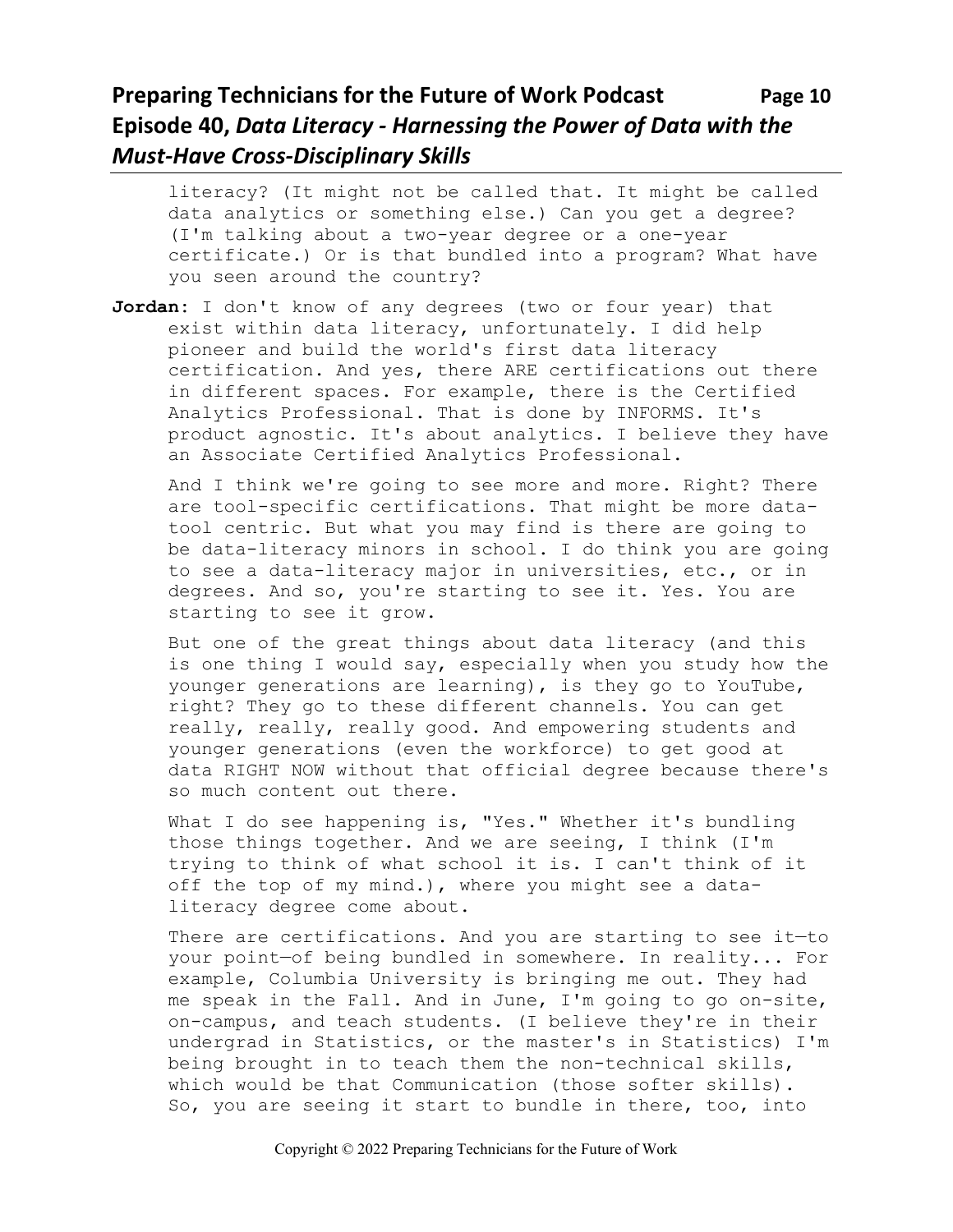# **Preparing Technicians for the Future of Work Podcast Page 11 Episode 40,** *Data Literacy - Harnessing the Power of Data with the Must-Have Cross-Disciplinary Skills*

the normal degrees. That would be your traditional data science, statistics, machine learning, etc.

- **Mike:** Okay. Good. Good perspective on that. Now, Jordan, for our final question (It's sort of the wrap up question, right?)... I was looking at the last chapter in your book, and it says, "Begin Your Data Analytics Journey." That's a cool title for a last chapter. But think about it in our context now. What advice do you have, let's say, for a faculty member or an educator who wants to thoughtfully bring in data analytics? I mean, they could be teaching manufacturing technology. Or biotechnology. Or one of those technologies. How do they start bringing in data analytics? What would you advise?
- **Jordan:** Yes, and I don't mean this to come off self-serving in any way. But one of the first things I would do is make my book a required reading for a class. Okay, one of the textbooks. And the reason I say that is, I think a lot of times, for people who are going to school, who maybe are not going to school for a data-professional type degree (or for a career in that), data literacy is the key to that subset of people.

And I remember one time I was running the trails here in Utah where I live. And I had someone that I knew was running up the trail that I was running down, and she congratulated me on my book. And she said, "I'm probably too stupid (or something to that effect) to understand it." That is the complete opposite of the intention of the book, as you're studying it, right? The intention of the book is to empower everybody to think about data differently. To use data differently.

So, for a faculty member or educator who wants to bring it in, you make the book required reading and then intersperse it into your curriculum. Intersperse ideas and thoughts. The ability to critically think on data and information, I would argue, is universal across any degree that is being offered at a school or university. This ability to critically think on information and then make a decision with it.

The understanding of descriptive analytics is not just a data thing. We see it all the time. And maybe we could call everything that we're using as a descriptive analytic is data. Are people in your program (or in your classes) good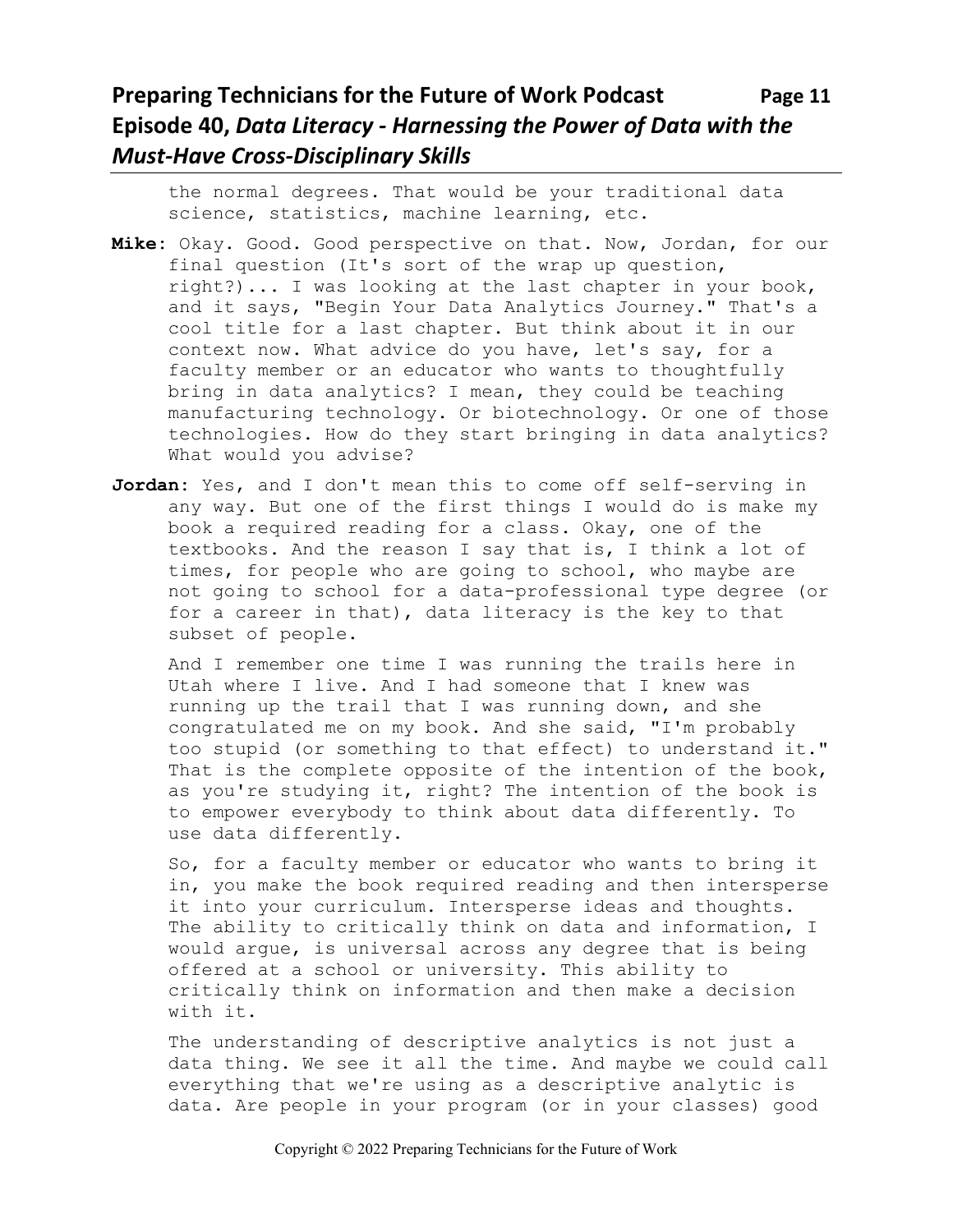# **Preparing Technicians for the Future of Work Podcast Page 12 Episode 40,** *Data Literacy - Harnessing the Power of Data with the Must-Have Cross-Disciplinary Skills*

at the diagnostic side? Hopefully—and I'm going to "let a little cat out of the bag"—Book Two comes out this summer about being data driven, and I'm writing book three (or about to start book three). And it is all about those four levels of analytics and getting deeper into those: how do you do them, both from the non-technical and (I will bring some) technical names.

So, that's how it gets started. Is to bring in elements of data and analytical learning, not from a technical, not from a professional standpoint, but use my book, Study it. And it might not be that you have to make it required reading for the students. Buy a copy and just dig the points out of it. Because then, what you want to do is, you're bringing in an ability to use data and analytics (hopefully, effectively), without having to be one of those advanced degrees in data and analytics.

**Mike:** Great advice! Jordan, I have to admit, as I was reading your book, I'm thinking, "Boy, I really need to move from my programs..." More from this "just descriptive focus" and start including the diagnostic.

And then thinking about being able to discuss and use the language (like you suggested) with your colleagues. Talking about the predictive and prescriptive aspects. I think that's good advice.

Jordan, just a pleasure talking to you today, shining a light on this data literacy aspect of our programs. It's happening. It's happening fast. And it's really a strong growing thing. I want our students to come out, and go into an interview, and say, "Yes, I've got some experience not only in looking at data from a descriptive standpoint, but actually using it to make decisions based on data." I think that would be a great aspect. If I had an interviewee sitting across the table from me wanting to come into my company, I think I would appreciate that.

**Jordan:** Absolutely. What I would say—and this is how it happened with Columbia University— she heard me speak. And she heard me speak on a panel or something. And now she's brought me in multiple times to teach these things.

Anyone who's listening to this, who's an educator in any way: connect with me on LinkedIn and I'm happy... I love teaching this. You could probably hear a little bit of